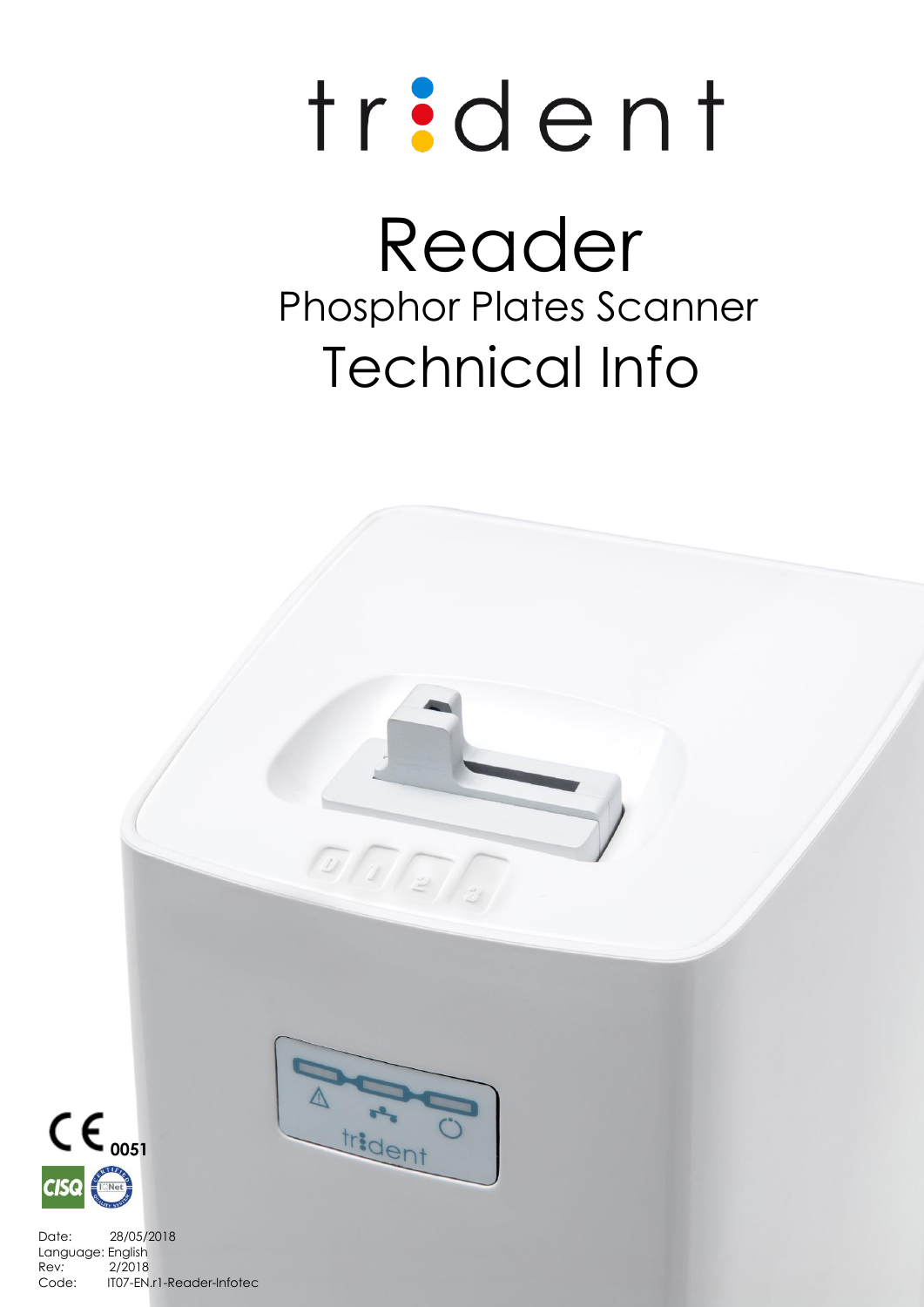## **DESCRIPTION AND INTENDED USE**

Reader is a scanner for reading intraoral phosphor plates (PSP). The plates are used as receptors for radiographies obtained with an X-Ray unit. Once the take is done, the PSP is introduced into the scanner's slot, which read it and send the image to the PC. The scanner reads and clears the plates in few seconds, allowing the plate to be reused repeatedly. Under good using conditions, each plate allows to take around 1000 exposures.

### **Note: Reader only works with Trident plates.**

The system works with an special software to manage and store the images. This software has many utilities including:

- Display in scenic and / or multi image
- Enlarging images with dynamic zoom and scroll
- Flip and rotate images
- Change brightness and contrast
- Application median filters, logarithmic, noise reduction, dynamic and spatial
- Modify LUT (look up table) and Gamma (compression gray scale)
- Reversal of the gray scale (positive / negative)

- Applying special filters such as the exclusive harmonizer that optimizes the display of all the density on the image

- Viewing histograms and representation densitometry profiles
- Inserting anatomical references according to international numbering

- Measuring linear and angular dimensions with the possibility of dedicated calibration

- Printing images with or without comments and measurements

- Database

#### **Key Features**

14, 3 lpm real resolution images 20 seconds are needed for sending the image to the computer and cleaning the plate for a new use. 170 x 190 x h 300 mm 7 Kg weight

Code PP001-ReadeR: Phosphor Plate Scanner

| <b>GENERAL CHARACTERISTICS</b>                 |                                                               |  |  |
|------------------------------------------------|---------------------------------------------------------------|--|--|
| Unit name                                      | Reader                                                        |  |  |
| Manufacturer                                   | Trident Srl<br>Via Artigiani 4, Castenedolo, 25014 (BS) Italy |  |  |
| Classification according to Directive EC 93/42 | Class IIa rule 16                                             |  |  |
| Applicable Standards                           | EN 60601-1:2005<br>EN 60601-1-2:2007                          |  |  |
|                                                | CEI EN 60825-1                                                |  |  |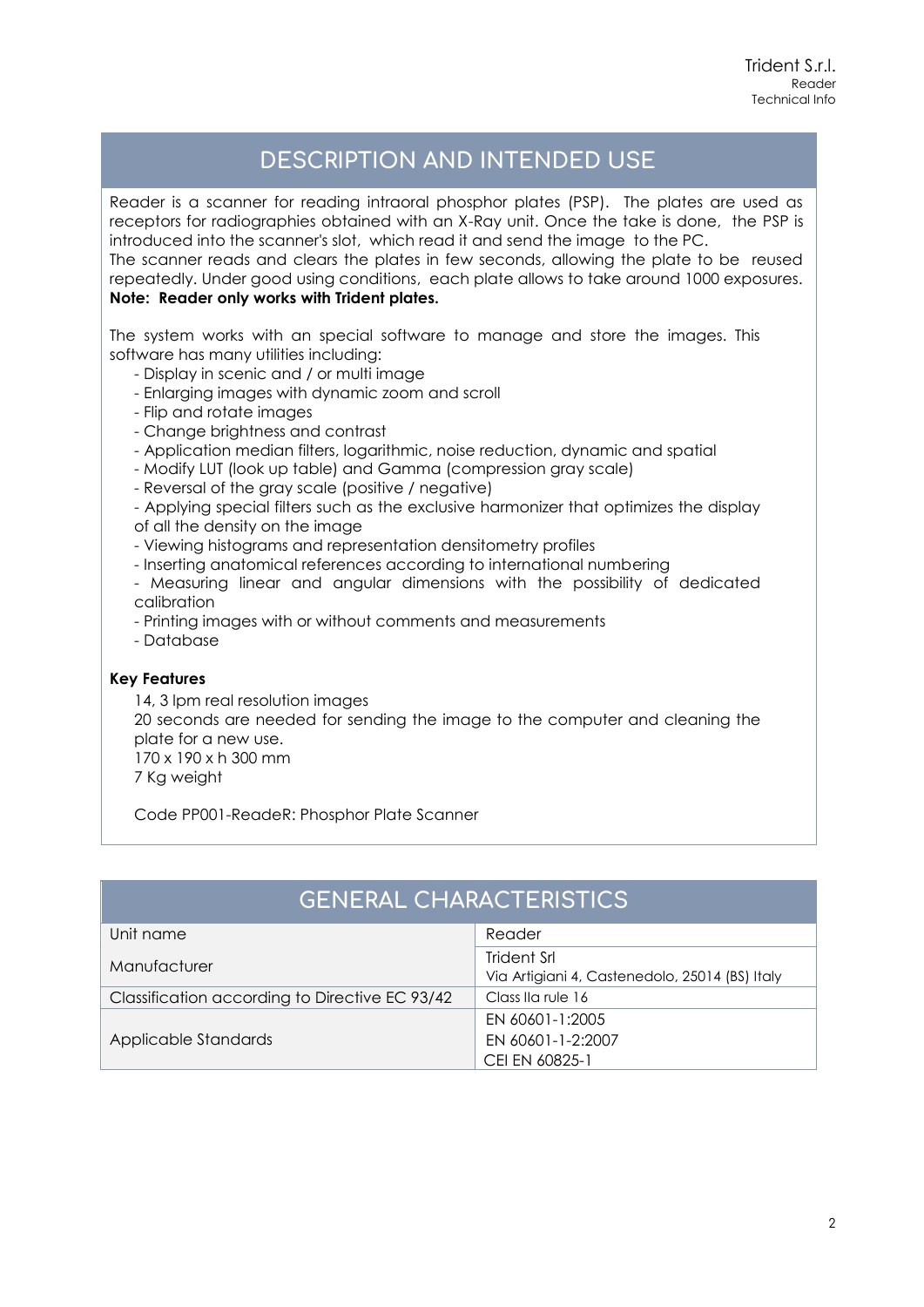| TECHNICAL CHARACTERISTICS<br>Scanner |                             |  |
|--------------------------------------|-----------------------------|--|
| Input Voltage                        | 100-240V AC, 50-60 Hz       |  |
| Input Current                        | 0.1 A (240V)/0.24 A (100 V) |  |
| <b>Power Consumption</b>             | 24 VA                       |  |
| Device voltage                       | 24 V DC                     |  |
| Device current max                   | 1 A                         |  |
| Dynamic Range                        | 16 bit                      |  |
| Resolution                           | $14$ lp/mm                  |  |
| Supply voltage                       | 5 V DC from USB             |  |
| Connection to PC                     | USB 2 (A type) cable 2 mt   |  |
| Maximum absorbed current             | $275 \text{ mA}$            |  |
| Frame rate                           | $0.7$ fps                   |  |

| TECHNICAL CHARACTERISTICS<br><b>Phosphor Plates</b> |                                                                                                        |                   |  |  |  |
|-----------------------------------------------------|--------------------------------------------------------------------------------------------------------|-------------------|--|--|--|
| Intraoral Image Plates                              | <b>CAWO Photochemisches Werk GmbH</b><br>Steingriffer Strasse 2-6<br>D-86529 Schrobenhausen<br>Germany |                   |  |  |  |
| <b>Phosphor Composition</b>                         | BaSrFBr:Eu                                                                                             |                   |  |  |  |
| Luminescence                                        | 400 nm                                                                                                 |                   |  |  |  |
| <b>Phosphor Plate dimensions</b>                    | Size 0                                                                                                 | $22 \times 31$ mm |  |  |  |
|                                                     | Size 1                                                                                                 | 24 x 40 mm        |  |  |  |
|                                                     | Size 2                                                                                                 | $31 \times 41$ mm |  |  |  |
|                                                     | Size 3                                                                                                 | $27 \times 54$ mm |  |  |  |
| Pixel size                                          | $35 \mu m$                                                                                             |                   |  |  |  |
| Pixel shape                                         | Square                                                                                                 |                   |  |  |  |
| Image dimensions                                    | Size 0                                                                                                 | 726 x 1155        |  |  |  |
|                                                     | Size 1                                                                                                 | 792 x 1321        |  |  |  |
|                                                     | Size 2                                                                                                 | 1024 x 1352       |  |  |  |
|                                                     | Size 3                                                                                                 | 891 x 1783        |  |  |  |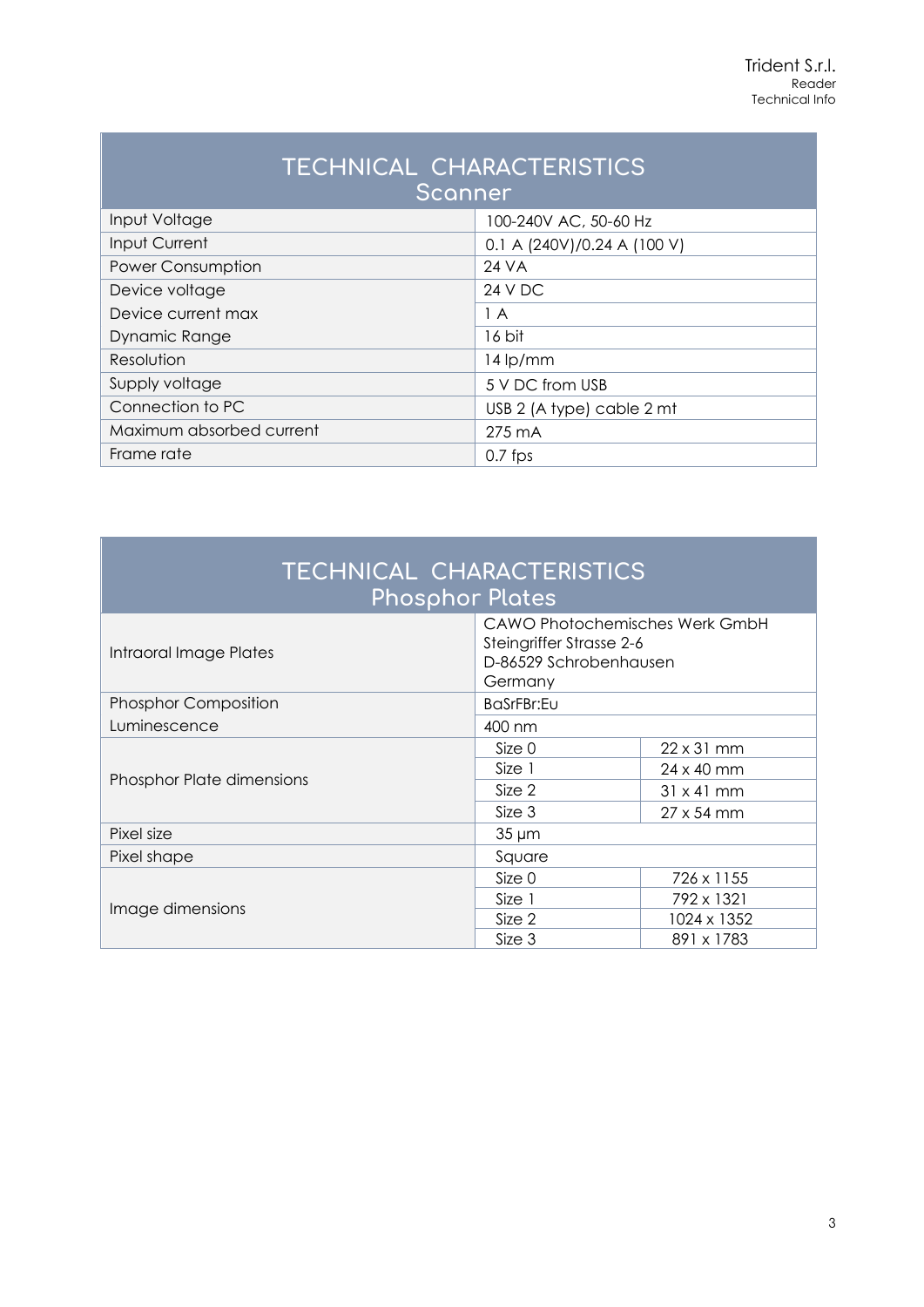| <b>Environmental Characteristics</b><br>Scanner                                                                                       |                                                                                           |  |  |
|---------------------------------------------------------------------------------------------------------------------------------------|-------------------------------------------------------------------------------------------|--|--|
| Operating temperature                                                                                                                 | 10 to 40°C                                                                                |  |  |
| Transport and Storage temperature                                                                                                     | $-20/+60°C$                                                                               |  |  |
| Storage humidity                                                                                                                      | less than 75% non-condensing                                                              |  |  |
| <b>Operating Relative Humidity Range</b>                                                                                              | 30% to 75%                                                                                |  |  |
| Operating Functioning Atmospheric Pressure                                                                                            | From 80 to 106 Pa (maximum height $\leq$<br>2000m)                                        |  |  |
| Temperature Range For Transport And Storage                                                                                           | From - $20^{\circ}$ C to + $60^{\circ}$ C                                                 |  |  |
| Maximum Relative Humidity For Storage And<br>Transportation                                                                           | < 80 % non-condensing                                                                     |  |  |
| Atmospheric Pressure For Transport And Storage                                                                                        | From 70 to 106 Pa                                                                         |  |  |
| Readout Time                                                                                                                          | 20 sec (avg time, depending on the plate<br>size)                                         |  |  |
| <b>Environmental Characteristics</b><br><b>Plates</b>                                                                                 |                                                                                           |  |  |
| Image Latency time                                                                                                                    | 60' from exposure                                                                         |  |  |
| Operating temperature                                                                                                                 | 15 to 34°C                                                                                |  |  |
| Transport and Storage temperature                                                                                                     | $<$ 34°C                                                                                  |  |  |
| <b>Operating Relative Humidity Range</b>                                                                                              | 30% to 80%                                                                                |  |  |
| <b>PC Requirements</b>                                                                                                                |                                                                                           |  |  |
| <b>Operating System</b>                                                                                                               | Windows® 7 (32/64 bit) SP1, Windows® 8<br>64 bit, Windows® 10                             |  |  |
| CPU                                                                                                                                   | Intel i5-2520M 2.5 GHz or superior                                                        |  |  |
| <b>RAM Memory</b>                                                                                                                     | 4 GB or superior                                                                          |  |  |
| Hard disk                                                                                                                             | 500 GB                                                                                    |  |  |
| <b>USB Port</b>                                                                                                                       | 2.0                                                                                       |  |  |
| Monitor                                                                                                                               | 17" or superior                                                                           |  |  |
| Video PCB                                                                                                                             | 1024x768 resolution in 65,000 colours (ideally<br>1280x1024 - 16 million colours, 32 bit) |  |  |
| <u>LABEL</u>                                                                                                                          |                                                                                           |  |  |
| trident                                                                                                                               | <b>™ 2017</b>                                                                             |  |  |
| Unit type: ReadeR<br>SN PH170001<br>Line: 100-240V ~ 50/60 Hz 60W<br>Trident s.r.l<br>Via Artigiani, 4<br>25014 Catenedolo (BS) Italy | $C \epsilon_{\text{0051}}$<br>◎△太图                                                        |  |  |

| <b>PACKAGING</b>        |                 |                     |  |
|-------------------------|-----------------|---------------------|--|
| <b>Box</b>              | W<br>(Ka)       | <b>Size</b><br>(cm) |  |
| Scanner and accessories | 7 <sub>Kg</sub> | 40 x 26 x h28       |  |